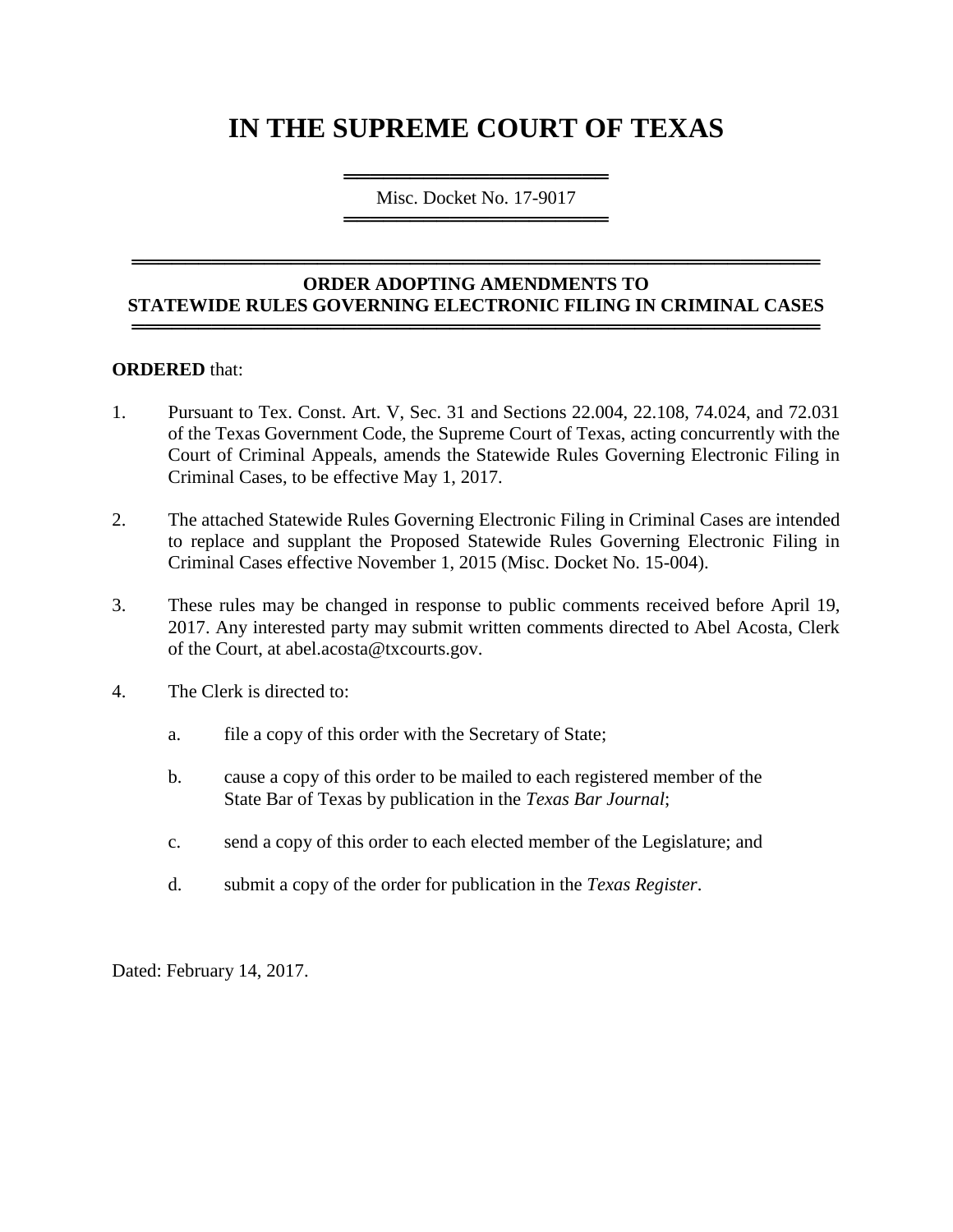Nathan L. Hecht, Chief Justice

Paul W. Green, Justice

Phil Johnson, Justice

 $26$ Don R. Willett, Justice

P man Eva M. Guzman, Justice

Debra H. Lehrmann, Justice

Jeffrey S. Hoyd, Justice V John P. Devine, Justice

Brown, Justice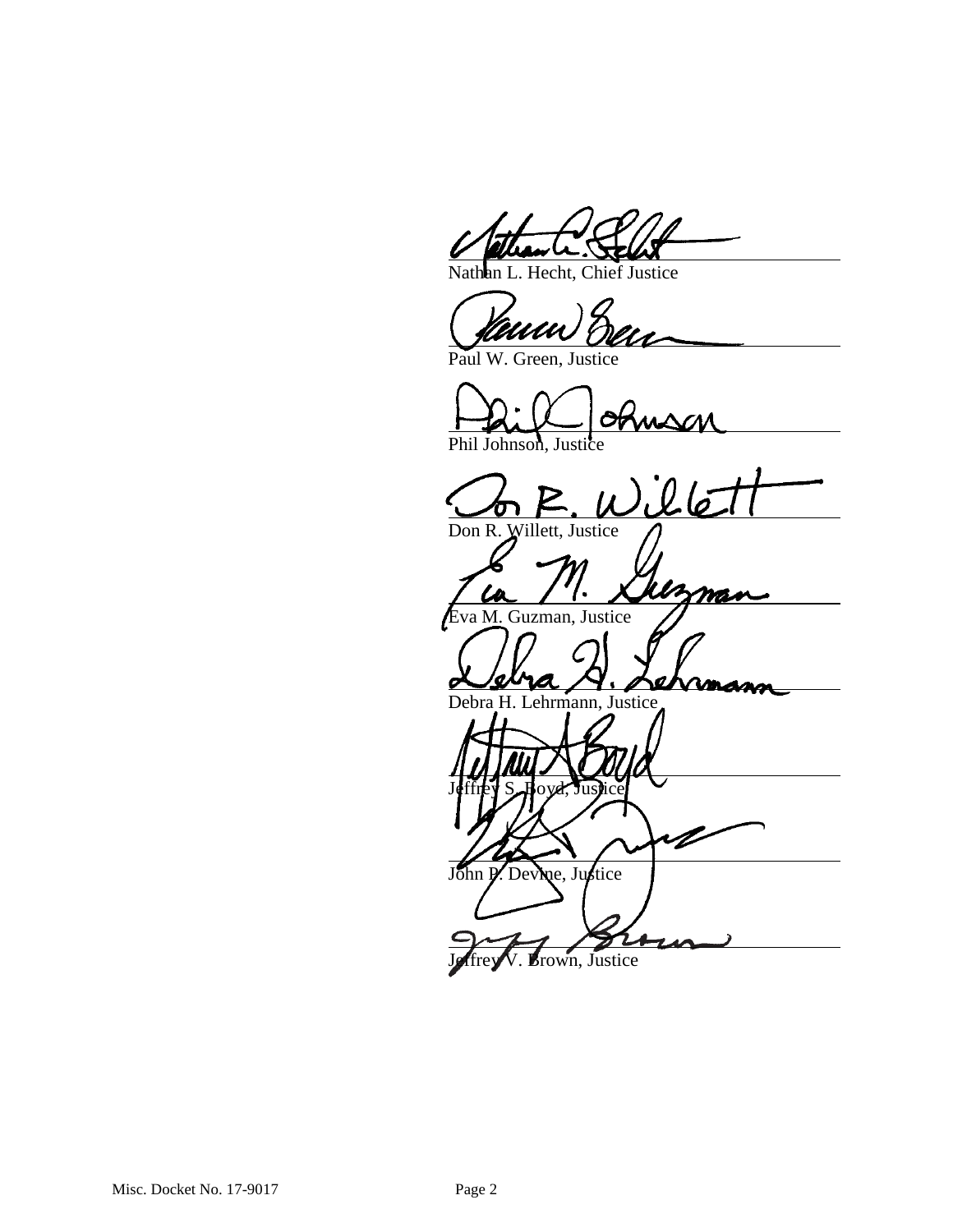# **IN THE COURT OF CRIMINAL APPEALS OF TEXAS**

════════════════════ Misc. Docket No. 17-002 ════════════════════

#### **ORDER ADOPTING AMENDMENTS TO STATEWIDE RULES GOVERNING ELECTRONIC FILING IN CRIMINAL CASES** ════════════════════════════════════════════════════

════════════════════════════════════════════════════

#### **ORDERED** that:

- 1. Pursuant to Tex. Const. Art. V, Sec. 31 and Sections 22.108, 74.024, and 72.031 of the Texas Government Code, the Court of Criminal Appeals, acting concurrently with the Texas Supreme Court, amends the Statewide Rules Governing Electronic Filing in Criminal Cases, to be effective May 1, 2017.
- 2. The attached Statewide Rules Governing Electronic Filing in Criminal Cases are intended to replace and supplant the Proposed Statewide Rules Governing Electronic Filing in Criminal Cases effective November 1, 2015 (Misc. Docket No. 15-004).
- 3. These rules may be changed in response to public comments received before April 19, 2017. Any interested party may submit written comments directed to Abel Acosta, Clerk of the Court, at [abel.acosta@txcourts.gov.](mailto:abel.acosta@txcourts.gov)
- 4. The Clerk is directed to:
	- a. file a copy of this order with the Secretary of State;
	- b. cause a copy of this order to be mailed to each registered member of the State Bar of Texas by publication in the *Texas Bar Journal*;
	- c. send a copy of this order to each elected member of the Legislature; and
	- d. submit a copy of the order for publication in the *Texas Register*.

Dated: February 13, 2017.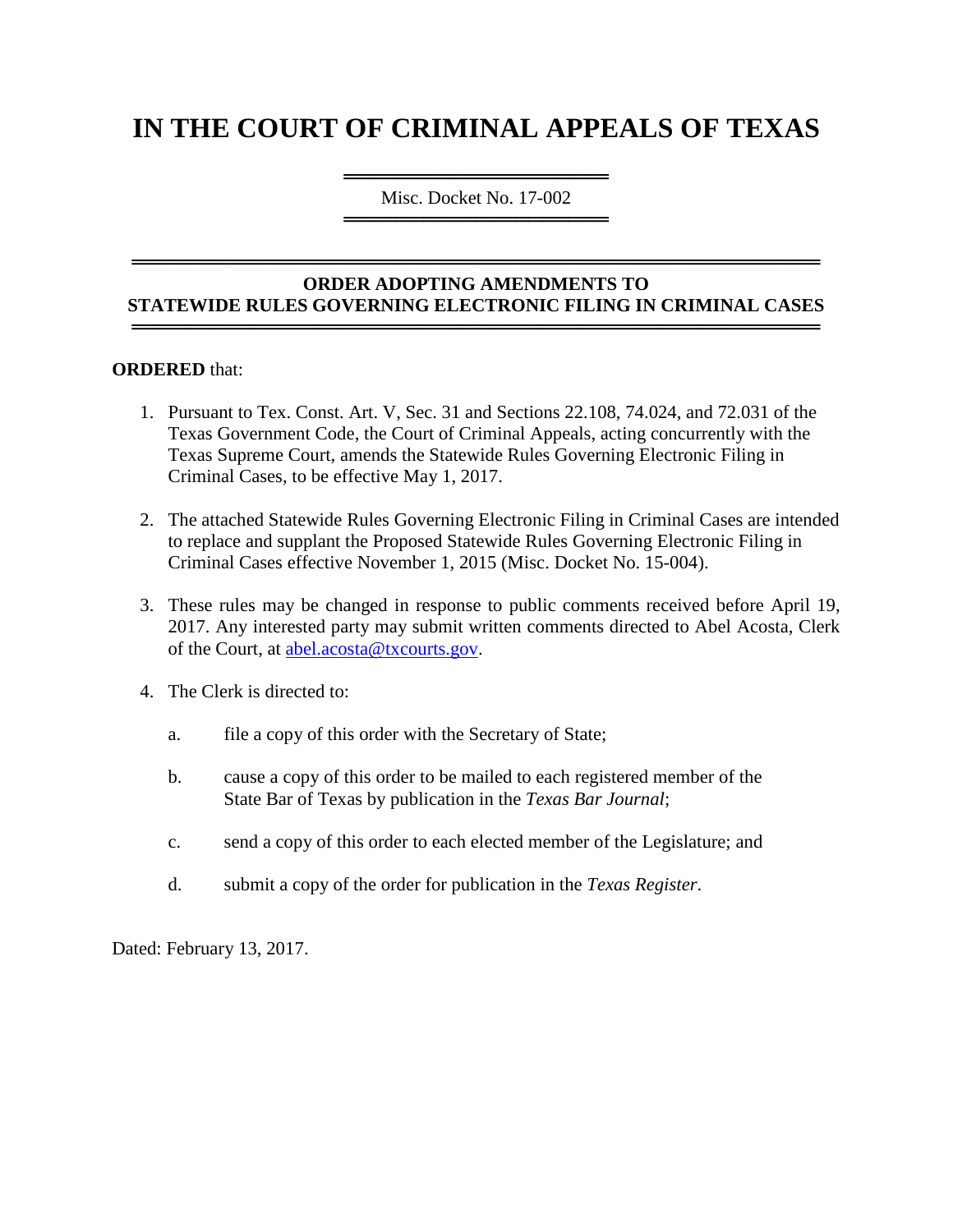Sharon Keller, Presiding Judge

Michael Kearly

Barbara Hervey, Judge

Elsa Alcala, Judge

Berkelbank

Kevin P. Yeary, Judge

Judge Mar

Scott Walker, Judge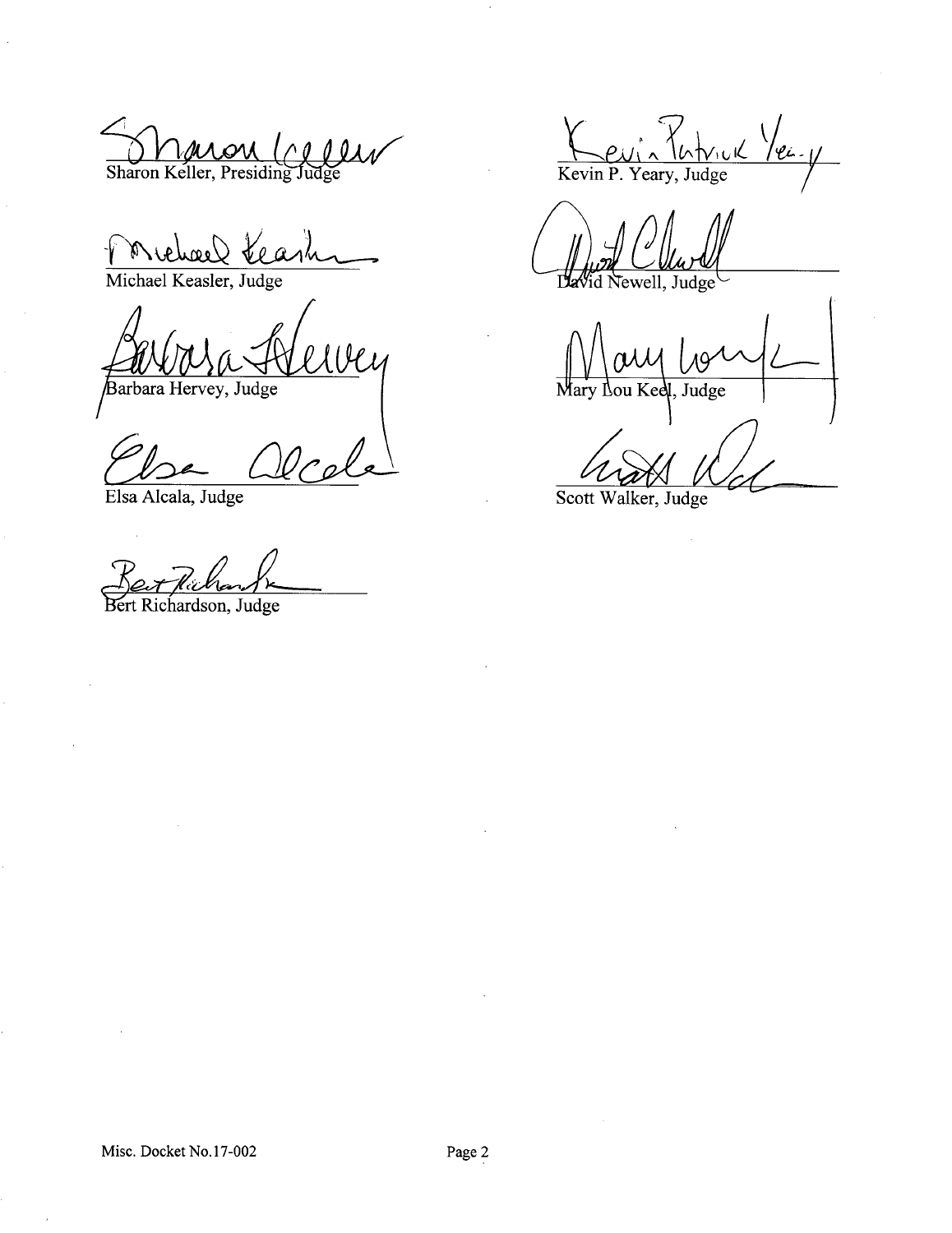#### **STATEWIDE RULES GOVERNING ELECTRONIC FILING in CRIMINAL CASES**

## **PART 1. GENERAL PROVISIONS**

#### **Rule 1.1 Scope**

These rules govern the electronic filing of documents with the clerk in criminal cases in appellate courts, district courts, statutory county courts, and constitutional county courts in those counties in which criminal case electronic filing has been implemented pursuant to Rule 1.2 of these rules. A justice court or municipal court may implement criminal case electronic filing. If a justice court or municipal court implements an electronic filing system, the system must comply with these rules.

### **Rule 1.2 Electronic Filing**

Clerks serving Texas appellate courts, district courts, statutory county courts, and constitutional county courts must implement criminal case electronic filing in compliance with the Court of Criminal Appeals' Order Mandating Statewide Electronic Filing in Criminal Cases (Misc. Docket No. 16-003) entered June 30, 2016, and any subsequent orders entered by the Court of Criminal Appeals governing electronic filing. A clerk may implement criminal case electronic filing prior to the mandatory date set out in the Court of Criminal Appeals' Order Mandating Statewide Electronic Filing in Criminal Cases. Once a court becomes subject to mandatory electronic filing, attorneys must electronically file all documents, pleadings, and materials filed in that court through the electronic filing portal provided or approved by the Office of Court Administration, except where these rules or other Texas law allow or mandate non-electronic (paper) filing. Attorneys must not file documents through any alternative electronic document filing transmission system, except in the event of an emergency or where these rules provide for the use of the alternative filing transmission system. Unrepresented parties may electronically file documents but it is not required.

### **Rule 1.3 Exceptions**

The following may not be electronically filed:

(1) documents filed under seal or presented to the court in camera; and (2) documents to which access is otherwise restricted by these rules, law, or court order.

# **Rule 1.4 Documents Containing Signatures**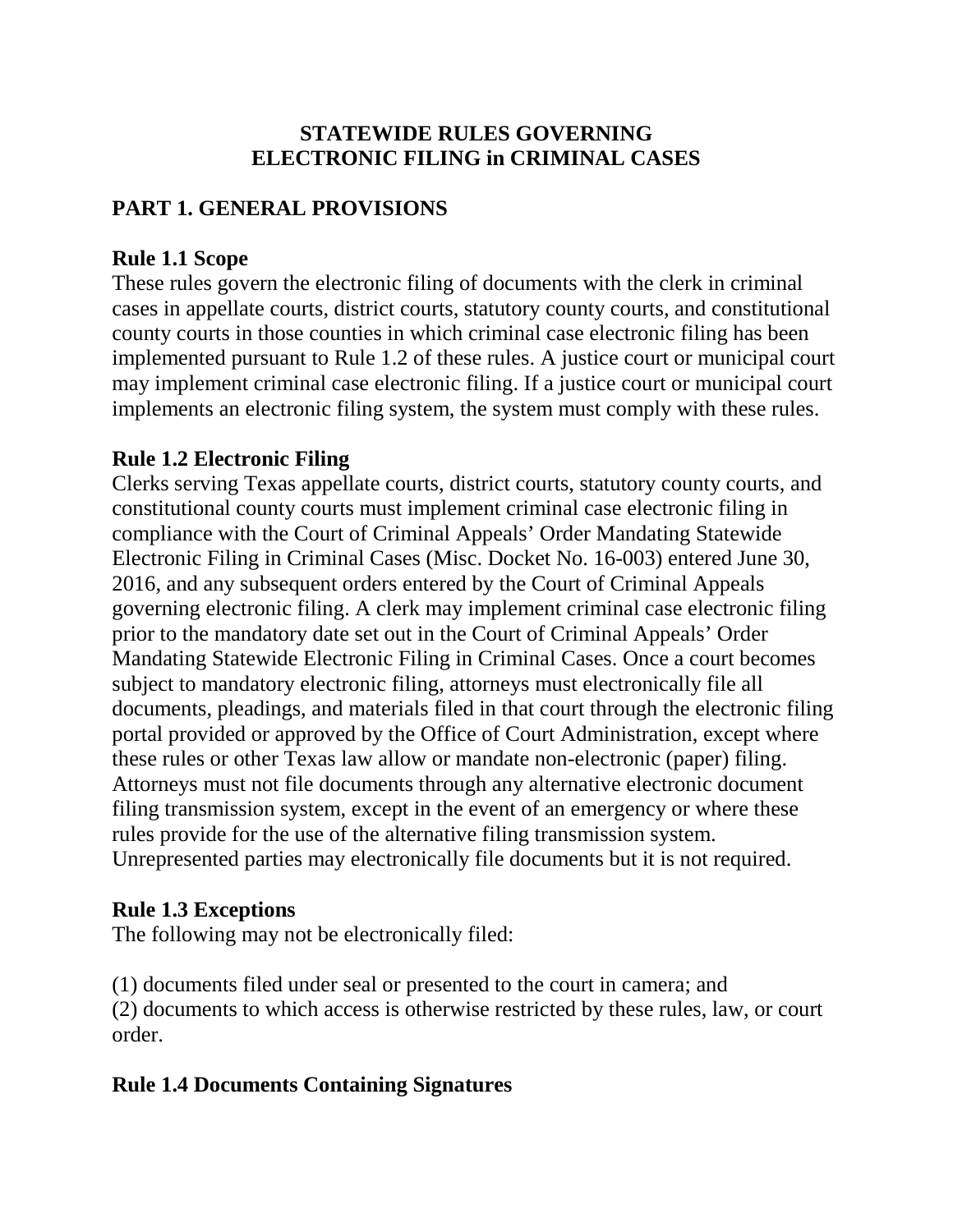(a) A document that is electronically served, filed, or issued by a court or clerk is considered signed if the document includes:

(1) a "/s/" and name typed in the space where the signature would otherwise appear, unless the document is notarized or sworn; or

(2) an electronic image or scanned image of the signature.

(b) If a paper document must be notarized, sworn to, or made under oath, the filer may electronically file the paper document as a scanned image containing the necessary signature(s).

(c) If a paper document requires the signature of an opposing party, the filer may electronically file the paper document as a scanned image containing the opposing party's signature.

### **Rule 1.5. Courts Authorized to Make Electronic Orders**

A judge may electronically sign an order by applying his or her electronic signature to the order. Judges are not required to electronically sign orders.

**Comment to Part 1:** These rules do not affect court reporters, exhibits filed in a hearing or trial, or documents, such as plea paperwork, filed directly with a judge, and do not mandate electronic filing of these items. These rules do not authorize a clerk to require electronic filing by persons not represented by an attorney. Clerks should maintain a process for filing paper submissions from such filers. These rules also do not affect whether electronically filed documents may be posted on the internet. Any posting of filed documents, pleadings, or materials to the internet must comply with Part 4 of these rules.

# **PART 2. FILING MECHANISM**

### **Rule 2.1 Office of Court Administration established Electronic Filing Manager**

Electronic filing must be done through the electronic filing manager established by the Office of Court Administration and an electronic filing service provider certified by the Office of Court Administration or through another electronic filing portal approved by the Office of Court Administration.

### **Rule 2.2 Format**

An electronically filed document must:

(1) be in text-searchable portable document format (PDF);

- (2) be directly converted to PDF rather than scanned, if possible;
- (3) not be locked; and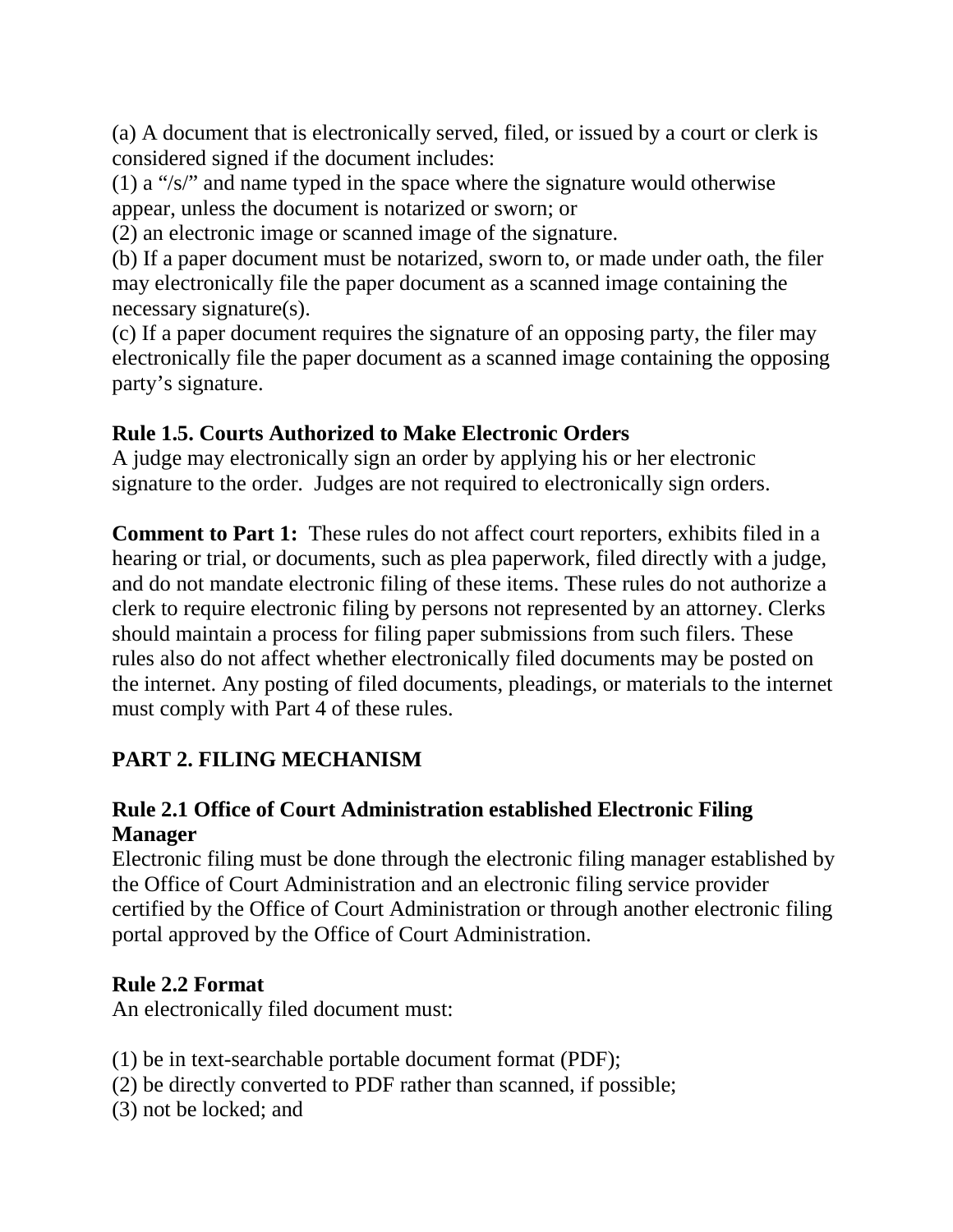(4) otherwise comply with the Technology Standards set by the Judicial Committee on Information Technology and approved by the Supreme Court and the Court of Criminal Appeals.

### **Rule 2.3 Timely Filing**

(a) Unless a statute, rule, or court order requires that a document be filed by a certain time of day, a document is considered timely filed if it is electronically filed at any time before midnight (in the court's time zone) on the day of the filing deadline. An electronically filed document is deemed filed when transmitted to the filing party's electronic filing service provider, except:

(1) if a document is transmitted on a Saturday, Sunday, or legal holiday, it is deemed filed on the next day that is not a Saturday, Sunday, or legal holiday; and (2) if a document requires a motion and an order allowing its filing, the document is deemed filed on the date the motion is granted.

(b) If a document is untimely filed due to a technical failure or a system outage, the filing party may seek appropriate relief from the court.

**Comment to Rule 2.3:** This rule addresses when a document is timely filed for purposes of meeting a legal deadline imposed by a statute or a court. A clerk's acceptance of a document on a weekend or legal holiday does not impact whether a document is timely filed under this rule.

### **Rule 2.4 E-Mail Address Required**

The email address of any person who electronically files a document must be included on the document.

### **Rule 2.5 Paper Copies**

At the time of filing, a filer need not provide paper copies of an electronically filed document. A filer should provide paper copies of electronically filed documents upon request by a court.

### **Rule 2.6 Non-Conforming Documents**

The clerk may not refuse a document that fails to conform to these rules. But the clerk may identify the error to be corrected and state a deadline for the party to resubmit the document in a conforming format.

**Comment to Rule 2.6:** The intent of this rule is to establish that a clerk *may not*  refuse a document for any perceived violation of these rules. However, the rule permits a clerk the limited authority to identify errors the clerk perceives with whether a filing complies with the Judicial Committee on Information Technology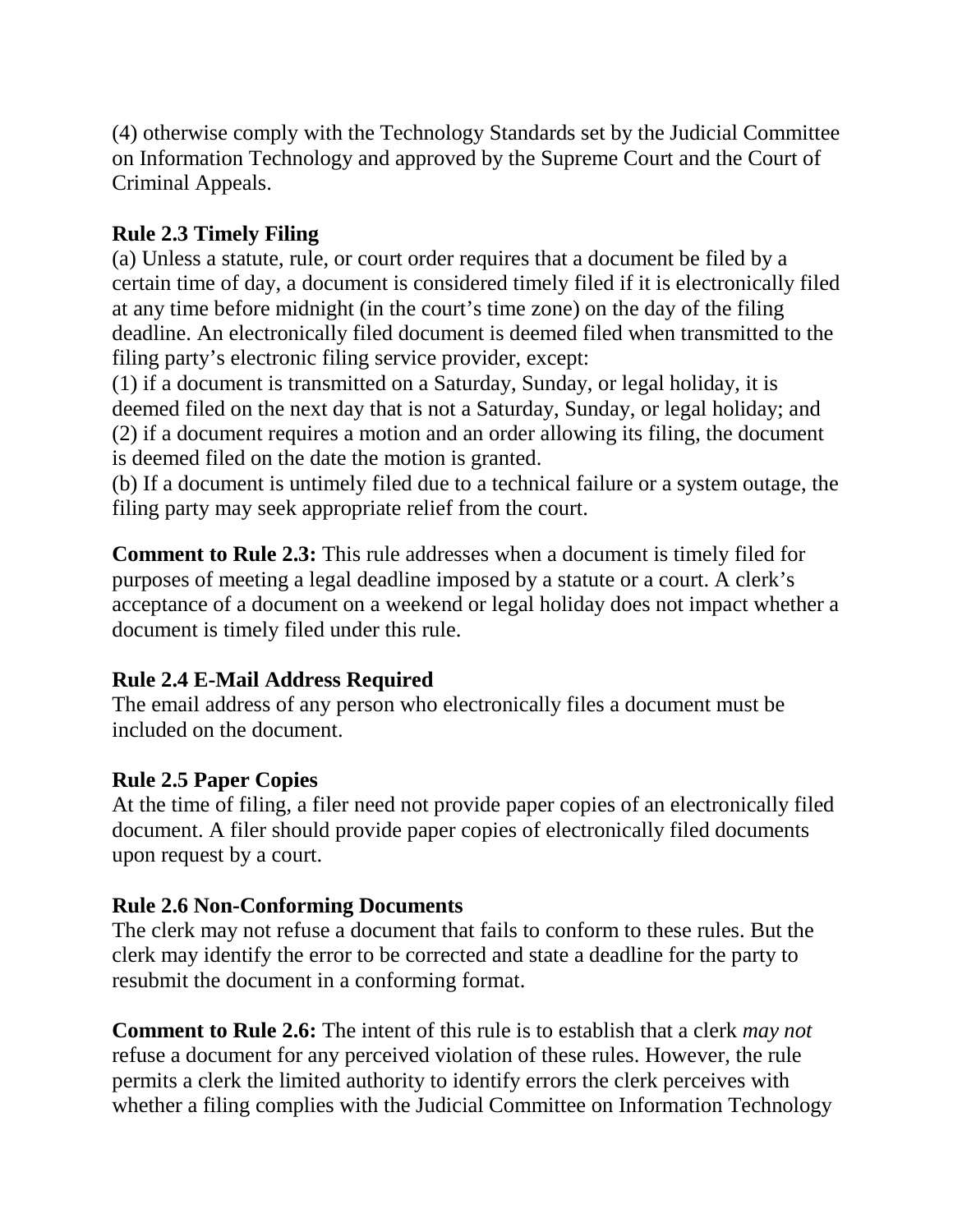Standards currently in effect. When a clerk notifies a filer of an error, it is inconsequential to a judicial determination regarding whether the document submitted actually violates these rules, and it does not constitute an extension of time to file the document. The purpose of the deadline is to allow for a nonconforming document to be conformed to these rules. The deadline for correction established by the clerk should permit only a reasonable amount of time to allow for the filing to be conformed to the requirements of these rules, and, in general, the deadline should not exceed 72 hours.

### **Rule 2.7 Electronic Notices from the Court**

The clerk may send notices, orders, or other communications about the case to the party electronically. A court seal may be electronic.

# **Rule 2.8 Official Record**

The clerk may designate an electronically filed document or a scanned paper document as the official court record. The clerk is not required to keep both paper and electronic versions of the same document. However, the clerk must not destroy scanned paper documents and other scanned materials until the clerk has determined that the scanned image is an accurate copy of the paper documents and materials.

**Comment to Rule 2.8:** This rule does not authorize or permit the destruction of original trial or hearing exhibits.

# **PART 3. SERVICE OF DOCUMENTS**

# **Rule 3.1 Electronic Service of Documents**

Every notice required by these rules, and every pleading, plea, motion, or other form of request required to be served, except as otherwise expressly provided in these rules, must be served by delivering a copy to the party to be served, or the party's duly authorized agent or attorney of record.

Documents Filed Electronically. A document filed electronically under these rules must be served electronically through the electronic filing manager if the email address of the party or attorney to be served is on file with the electronic filing manager. If the email address of the party or attorney to be served is not on file with the electronic filing manager, the document must be served on that party or attorney as permitted by law.

# **Rule 3.2 Electronic Service Complete**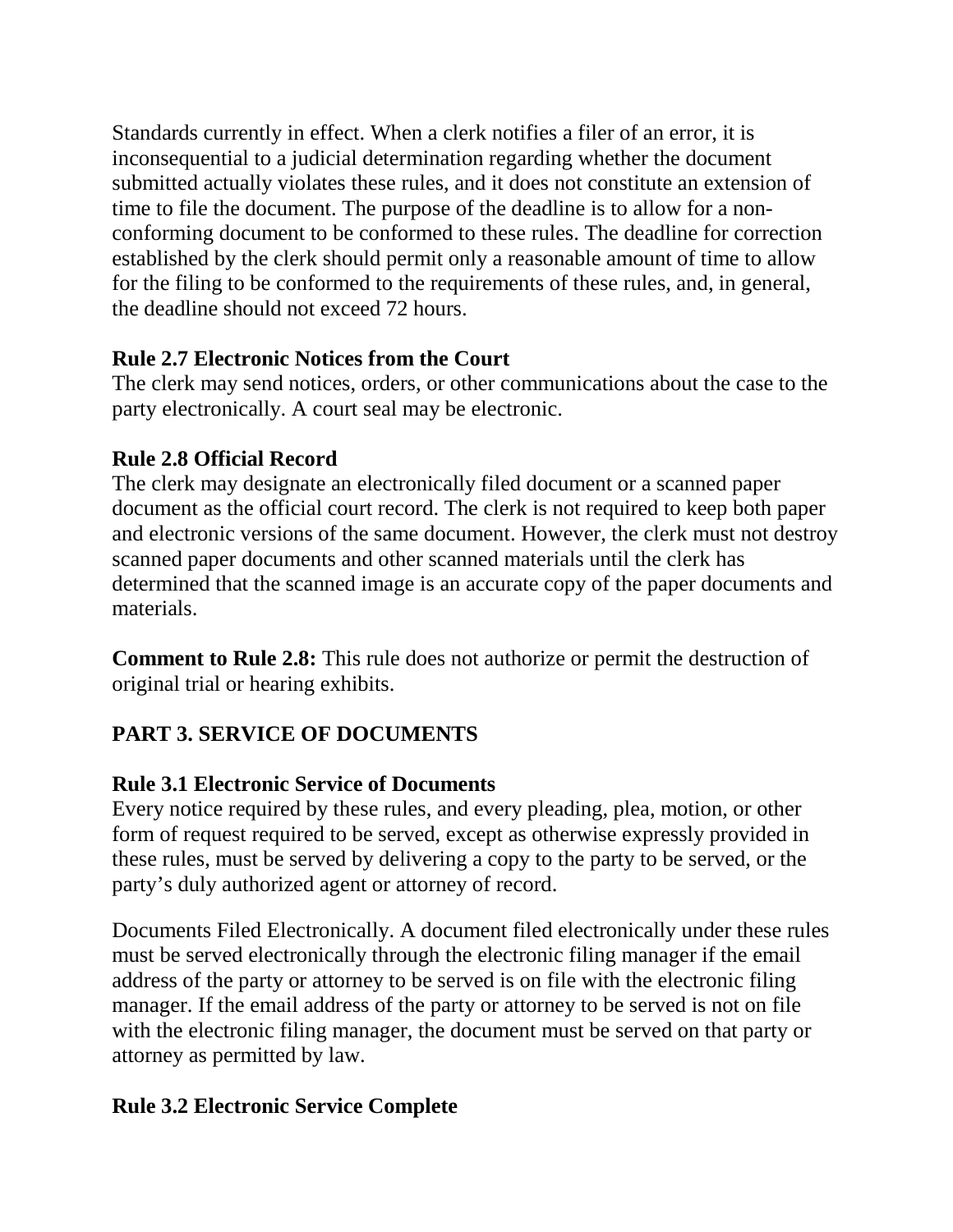Electronic service is complete on transmission of the document to the serving party's electronic filing service provider. The electronic filing manager will send confirmation of service to the serving party.

### **Rule 3.3 Proof of Service**

The party or attorney of record shall certify to the court compliance with this rule in writing above the signature on the filed instrument. A certificate by a party or an attorney of record, or the return of the officer, or the affidavit of any other person showing service of a notice shall be prima facie evidence of the fact of service. Nothing herein shall preclude any party from offering proof that the document, notice, or instrument was not received, and upon so finding, the court may extend the time for taking the action required of such party or grant such other relief as it deems just.

# **PART 4. PRIVACY PROTECTION FOR FILED DOCUMENTS**

# **Rule 4.1 Sensitive Data Defined**

Sensitive data consists of:

(1) a driver's license number, passport number, social security number, tax identification number, or similar government-issued personal identification number;

(2) a bank account number, credit card number, or other financial account number;

(3) a birth date, home address, or personal phone number; and

(4) the name of any person who was a minor when the underlying suit was filed unless, under Texas Family Code Section 54.02, a juvenile court has waived its exclusive original jurisdiction and transferred the individual to a district court.

# **Rule 4.2 Filing of Documents Containing Sensitive Data Prohibited**

An electronic or paper document containing sensitive data may not be filed with a court unless the sensitive data is redacted. Documents containing sensitive data may be filed with a court when the data's inclusion is specifically required by a statute, court rule, or administrative regulation, or when the data is exempt from redaction under Texas Rule of Appellate Procedure 9.10.

# **Rule 4.3 Redaction of Sensitive Data; Retention Requirement**

Sensitive data must be redacted by using the letter "X" in place of each omitted digit or character or by removing the sensitive data in a manner indicating that the data has been redacted. The filing party must retain an unredacted version of the filed document during the pendency of the case and any related appellate proceedings filed within three years of the date the judgment is signed.